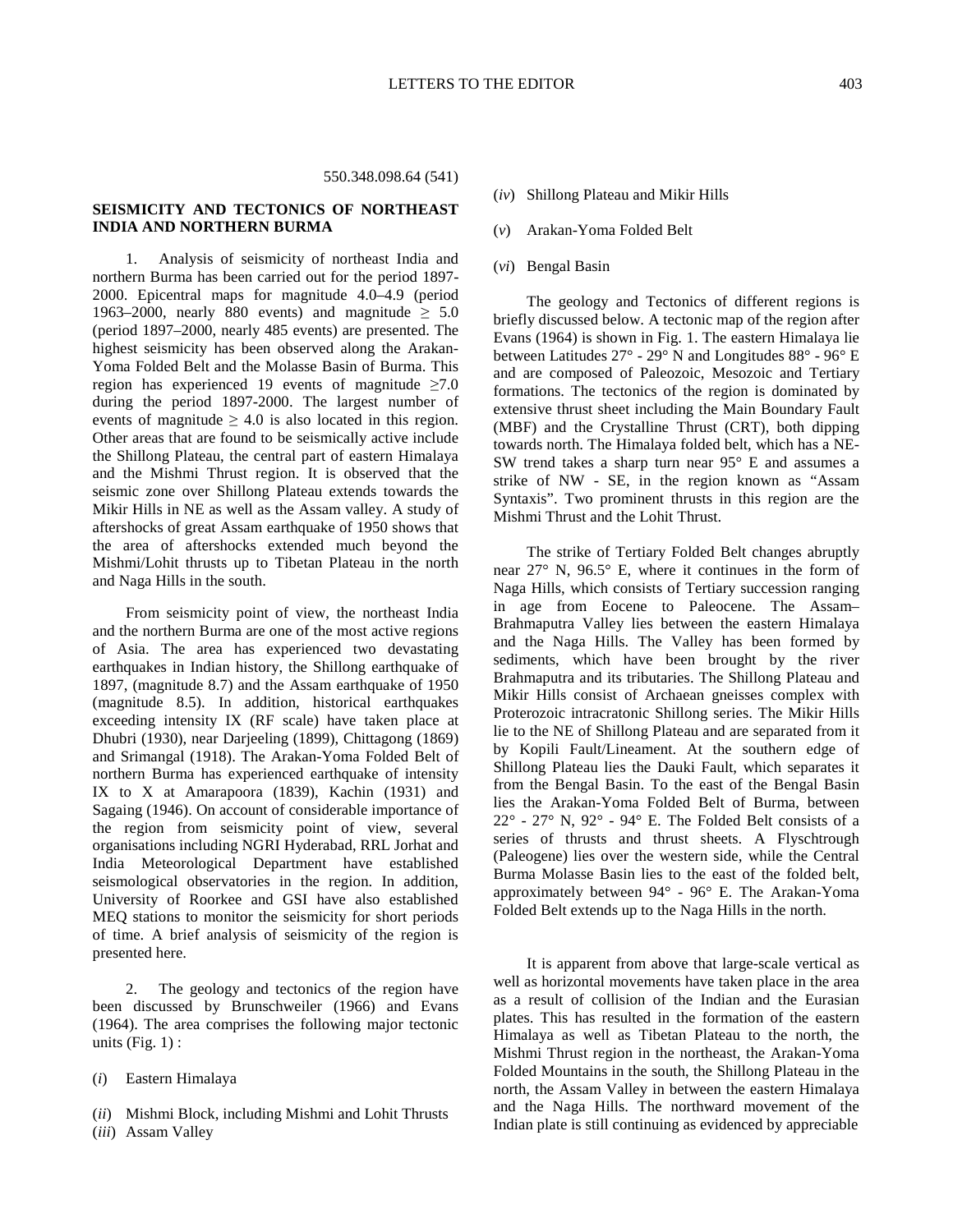

**Fig. 1.** Tectonic map of NE India and northern Burma (Modified after Evans, 1964). The figure shows the locations of seismic observatories in the region and epicenters of events determined using SEISAN software of magnitude ≥ 5.0 for the period 1897-2000



**Fig. 2.** Epicentral map of the region for magnitude 4.0–4.9 for the period 1963-2000 (by using SEISAN software)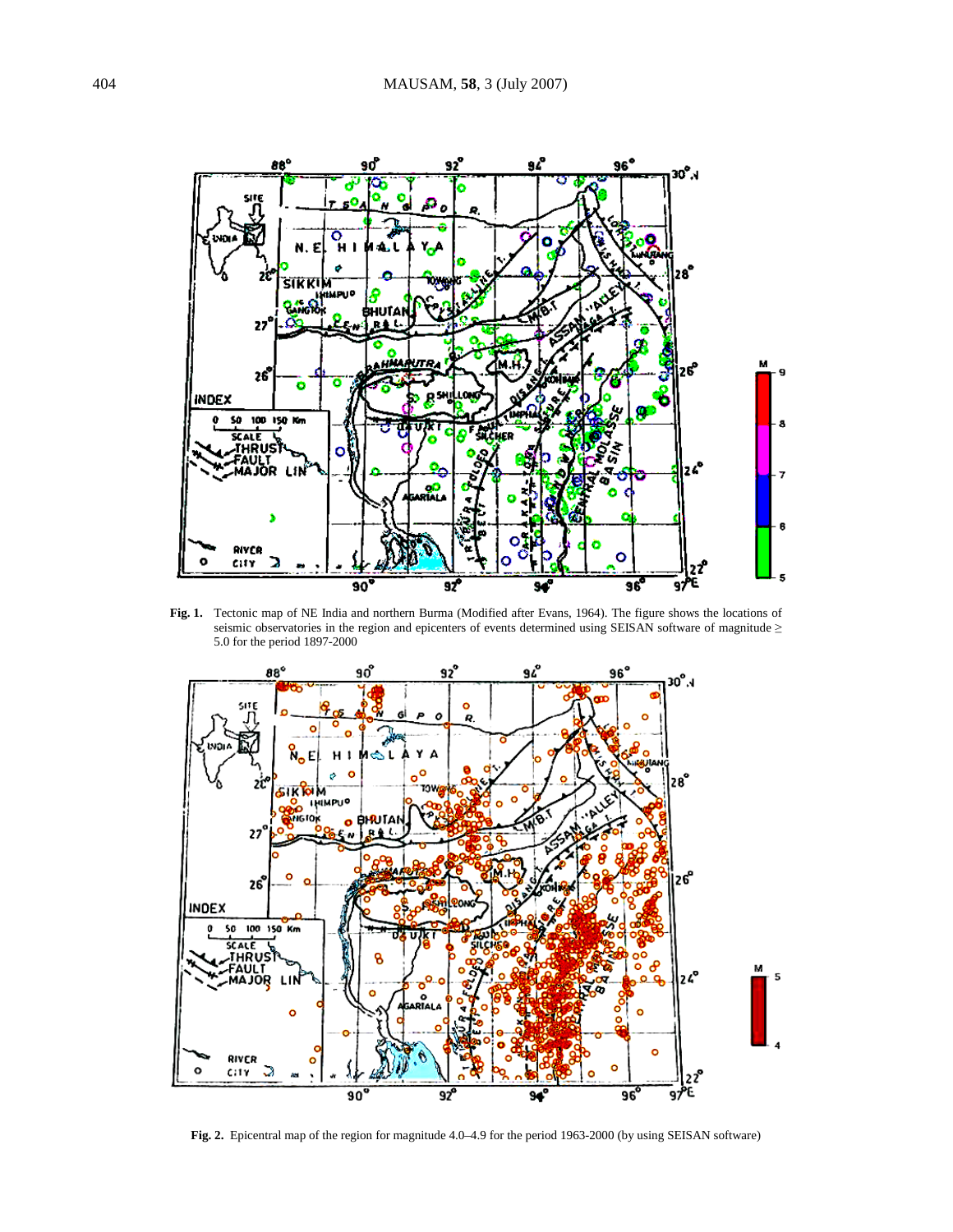seismicity in all the tectonic units of NE India and northern Burma. A brief analysis of seismicity of the region is presented here.

3. Detailed seismicity of the region has been studied by Tandon (1954), Chaudhary and Srivastava (1976), Geller and Kanamori (1977), Goswami and Sarmah (1982), Verma and Kumar (1987), Mukhopadhyay and Das Gupta (1988), Gupta and Singh (1989), Kayal and De (1991), Verma (1991), Gupta *et al*. (1993), Verma *et al*. (1993), Kayal (1996, 2001), Goswami. (2001) and several others. Historical seismicity of the region for the period 1897 to 2000 is shown in Fig. 1 and the epicentral parameters of the events of magnitude  $\geq 7.0$  during the period of 1897-2000 are shown in the Table 1.

The most devastating earthquake in Indian history (Magnitude 8.7) took place over Shillong Plateau at 26.0° N, 91.5° E in 1897. The maximum intensity of this earthquake was XII and the area of damage extended for 300 km in east–west direction and 200 km towards north. The Shillong Plateau is even now one of the most active areas of this region, having experienced a major earthquake in 1923 near Dauki Fault and the 1930 near Dhubri (Fig. 1 and Table 1). The Burmese Folded Belt including the Arakan-Yoma and the Burmese Molasse Basin is the most active area of this region. Here several events of magnitude greater than 7.0 have taken place in 1908, 1918, 1926, 1927, 1938 and 1946. The Assam Valley to the east of Mikir Hills has experienced an event of magnitude 7.2 in 1943. In eastern Himalaya an event of magnitude 7.7 has taken place near the Crystalline Thrust in 1947. In Bengal Basin an event of magnitude 7.6 look place at Srimangal in 1918. One of the most devastating earthquakes in Indian history (magnitude 8.5) took place in August 1950 to the northeast of Lohit Thrust. Aftershocks of this earthquake extended over a large area ranging from  $26^{\circ}$  to  $30^{\circ}$  N &  $93.5^{\circ}$  to  $97^{\circ}$  E during the period 1950-51. These included the Naga Thrust region in the south, the Mishmi and Lohit thrusts as well as the NE Himalaya.

Epicentral locations of the events of magnitude 5.0- 5.9, 6.0-6.9, 7.0-7.9 and 8.0-8.9 for the period of 1897- 2000 are shown in the Fig. 1. The figure shows the epicentral locations of nearly 320 events of magnitude 5.0–5.9, nearly 145 events of magnitude 6.0-6.9, 17 events of magnitude 7.0-7.9 and 2 events of magnitude 8.0-8.9 for the period 1897-2000. It is apparent that the Burmese Folded Belt to the east of Arakan-Yoma Suture including northern Burma is the most active region. However, other regions including the Assam Valley to the NW of Mikir Hills, the Himalaya Thrust regions, the Mishmi Thrust region as well as the Shillong Plateau are also areas of

### **TABLE 1**

**List of earthquakes of magnitude 7.0 & above during the period 1897-2000** 

| S.             |      | Year MMDD HHMM |       | SS.S | Lat.            | Long.         | Depth | Mag. |
|----------------|------|----------------|-------|------|-----------------|---------------|-------|------|
| No.            |      |                | (UTC) |      | $({}^{\circ}N)$ | $(^{\circ}E)$ | (km)  |      |
| 1              | 1897 | 612            | 11.6  | 0.0  | 25.900          | 91.000        | 0.0   | 8.7  |
| $\overline{2}$ | 1906 | 831            | 1457  | 30.0 | 27.000          | 97.000        | 100.0 | 7.0  |
| 3              | 1908 | 1212           | 1254  | .0   | 26.500          | 97.000        | 0.0   | 7.5  |
| $\overline{4}$ | 1915 | 123            | 239   | 19.0 | 29.500          | 91.500        | 0.0   | 7.1  |
| 5              | 1918 | 78             | 1022  | 7.0  | 24.500          | 91.000        | 0.0   | 7.6  |
| 6              | 1923 | 99             | 223   | 42.0 | 25.300          | 91.000        | 0.0   | 7.1  |
| 7              | 1930 | 72             | 213   | 34.0 | 25.800          | 90.200        | 0.0   | 7.1  |
| 8              | 1931 | 127            | 209   | 21.0 | 25.400          | 96.800        | 0.0   | 7.6  |
| 9              | 1932 | 814            | 439   | 39.0 | 25.800          | 95.700        | 120.0 | 7.0  |
| 10             | 1938 | 816            | 427   | 55.0 | 22.500          | 94.500        | 65.0  | 7.3  |
| 11             | 1943 | 1023           | 1723  | 17.0 | 26.800          | 94.000        | 0.0   | 7.2  |
| 12             | 1946 | 912            | 1517  | 17.0 | 23.900          | 96.200        | 0.0   | 7.5  |
| 13             | 1947 | 729            | 1343  | 20.0 | 28.800          | 93.700        | 0.0   | 7.7  |
| 14             | 1950 | 815            | 149   | 28.5 | 28.460          | 96.660        | 0.0   | 8.5  |
| 15             | 1950 | 816            | 641   | 57.0 | 28.700          | 96.600        | 0.0   | 7.0  |
| 16             | 1950 | 826            | 633   | 6.0  | 26.800          | 95.000        | 0.0   | 7.0  |
| 17             | 1950 | 913            | 117   | 27.0 | 27.500          | 96.400        | 0.0   | 7.0  |
| 18             | 1954 | 321            | 2342  | 17.0 | 24.200          | 95.100        | 0.0   | 7.3  |
| 19             | 1957 | 71             | 1930  | 22.0 | 24.380          | 93.760        | 41.0  | 7.2  |

high seismic activity. Fig. 2 shows the epicentral locations of nearly 880 events in the region for magnitude 4.0 - 4.9 (period 1963 - 2000). The following major features are noticeable:

(*i*) The Arakan–Yoma Folded Belt to the east of 92° E is the most active region. The seismicity along this arc extends up to Naga Thrust in the north and extends from 92° to 97° E in the east. The seismicity has a north-south trend in the south, which changes to northeast-southwest in the north in accordance with the trend of the Naga Thrust.

(*ii*) The Shillong Plateau shows a high seismicity, which extends towards Mikir Hills in northeast and towards north over the Assam Valley.

(*iii*) The seismicity over the Mikir Hills extends towards Himalaya beyond the Main Boundary Fault in northwesterly direction.

(*iv*) Seismicity in eastern Himalaya is concentrated near Sikkim in the west, near long.  $92^{\circ}$  -  $94^{\circ}$  E in the central part and near the Mishmi Thrust region in the east.

(*v*) Considerable seismicity is observed over the Mishmi Thrust and Lohit Thrust region.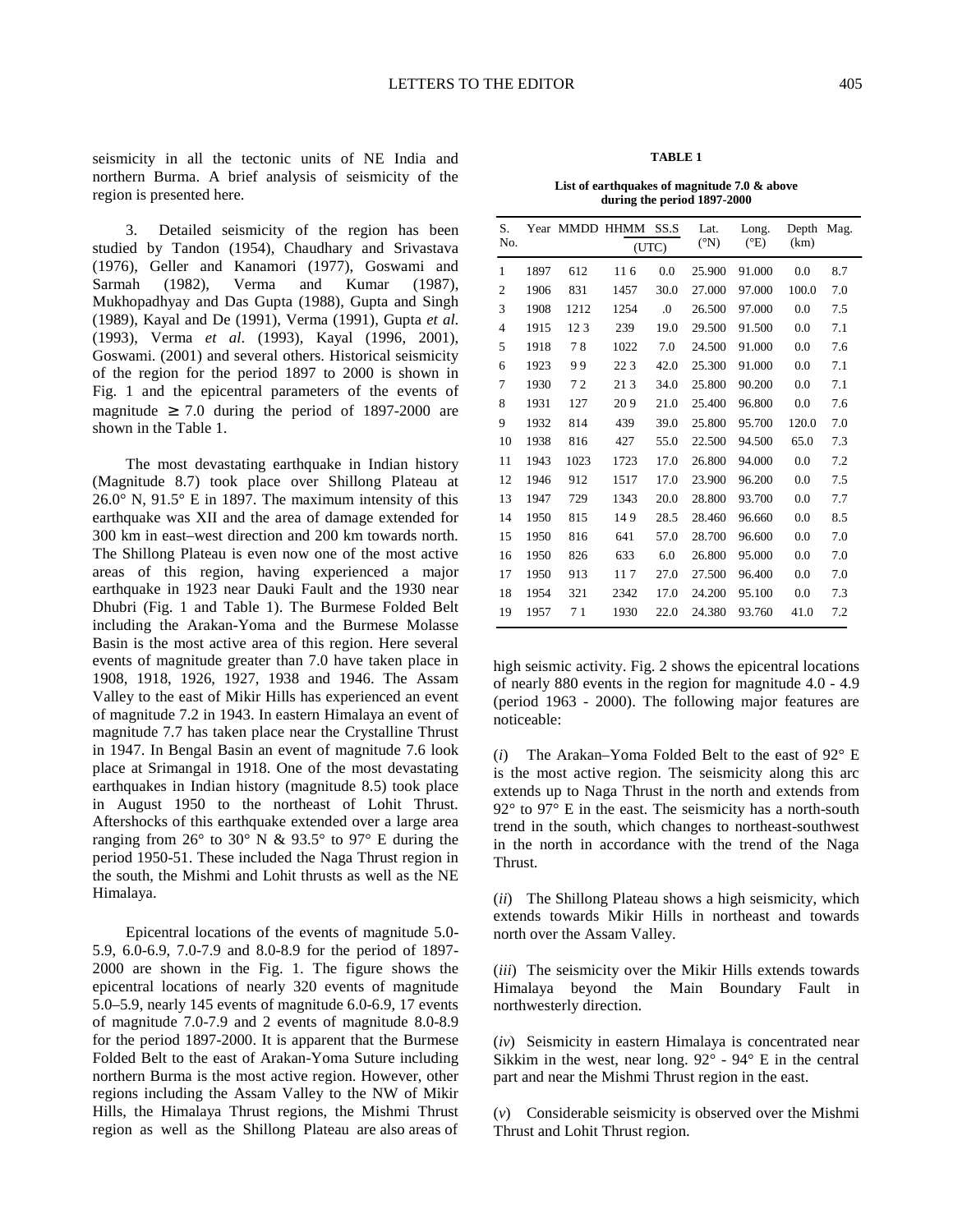

Fig. 3. Contours of the cumulative strain energy  $(E^{1/2})$  released during the period 1897-2000

(*vi*) The Bengal Basin (22° - 25° N, 90° - 93° E) shows a moderate seismicity.

4. The relation between the seismic energy released, the surface and body wave magnitude is given by the following empirical formula: (Bath, 1979).

 $Log E = 4.78 + 2.57 Mb$ 

 $Log E = 12.24 + 1.44$  Ms

Where E is the energy in ergs, Mb  $\&$  Ms are body wave and surface wave magnitudes respectively. The cumulative strain energy  $E^{1/2}$  has been calculated for  $1^\circ \times 1^\circ$  grids for the period 1897-2000 and the contours have been drawn (Fig. 3). It is noticed from the contour map that maximum energy is released in the area to the northeast of Lohit Thrust, second highest in the Shillong Plateau and third highest energy is released in the area to the northwest of Crystalline Thrust.

The frequency-magnitude relation (Gutenberg) and Richter, 1944) is described using the empirical Gutenberg-Richter relationship as :

Where *N* is cumulative number of events with magnitude  $\geq M$  in a given time period and a & b are constants. The b-value has often been used as a means to characterize the tectonic setting of a region. The b-value represents a statistical measurement of the relative abundance of large and small events in the group. A higher b-value means that a smaller fraction of the total events occurs at the higher magnitudes.

Here b-value has been calculated by using SEISAN Software with the Maximum Likelihood method as well as with the Least Squares for the different regions. The bvalues have been calculated for magnitude  $\geq 4.0$  for the period 1963 - 2000 and for magnitude ≥5.0 for the periods of 1897 - 1962 and 1897 - 2000 for different tectonic regions. The b-values calculated from both the methods are comparable except the values for the magnitude  $\geq 4.0$ for the period 1963 - 2000, in this case b-values calculated with Least Squares method are considerably higher than the b-values calculated with the Maximum Likelihood method (Table 2). However, b-values for the whole studied region with the Maximum Likelihood method and the Least Squares fit yield a b-value of 1.02 and 1.05 respectively, which is very close to the global average of unity and are also comparable with the earlier study results (Chaudhary and Srivastava, 1976).

 $Log N = a - b^*M$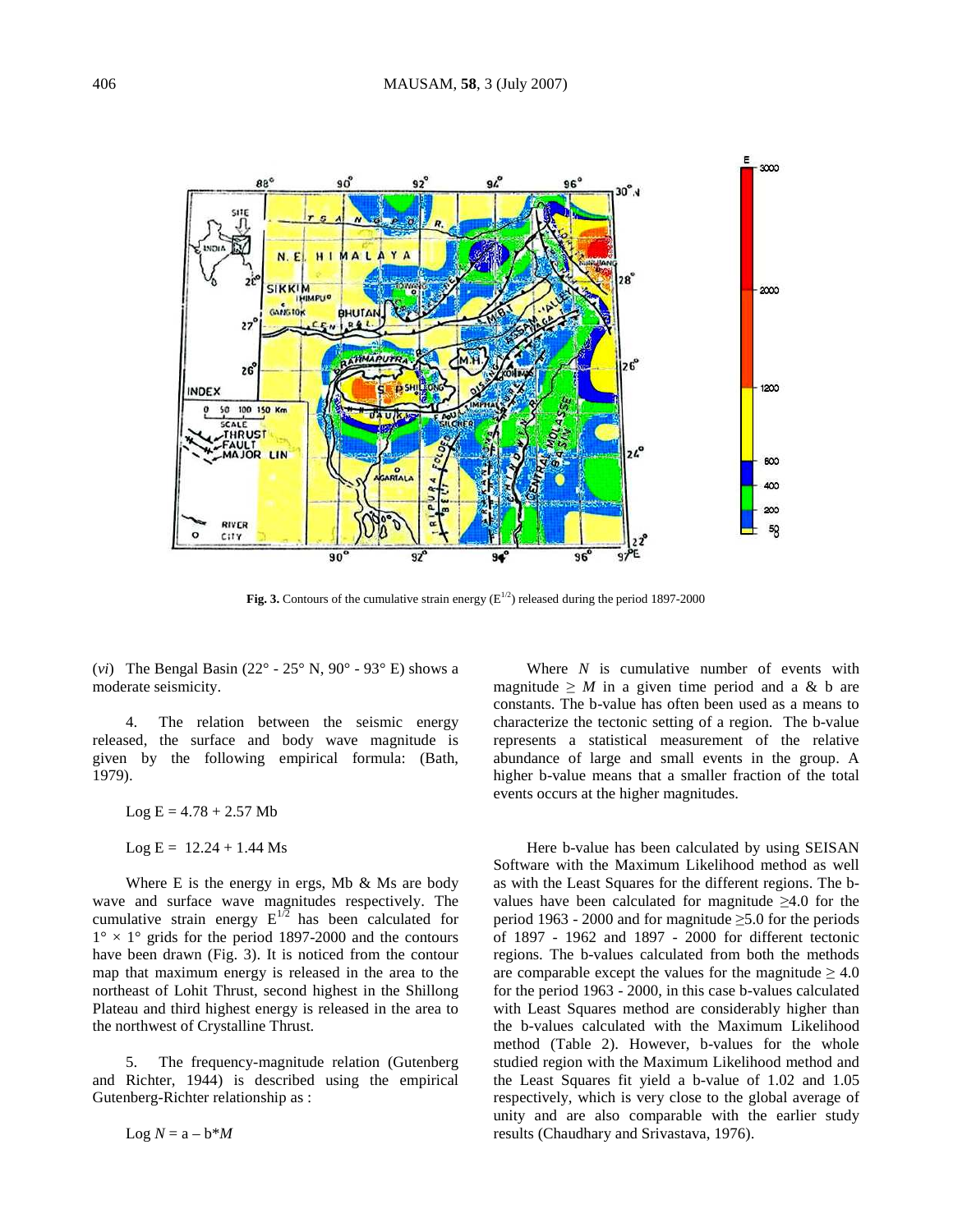| Tectonic regions                                             | Parameters | Data Set<br>$1897 - 2000$<br>$M \geq 5.0$ |      | Data Set<br>1897 - 1962<br>$M \geq 5.0$ |      | Data Set<br>$1963 - 2000$<br>$M \geq 4.0$ |      |
|--------------------------------------------------------------|------------|-------------------------------------------|------|-----------------------------------------|------|-------------------------------------------|------|
|                                                              |            | M.L.                                      | L.S. | M.L.                                    | L.S. | M.L.                                      | L.S. |
| 1. Eastern Himalaya and Crystalline Thrust                   | a          | 5.62                                      | 6.35 | 4.08                                    | 5.87 | 4.71                                      | 7.08 |
|                                                              | b          | 0.71                                      | 0.84 | 0.48                                    | 0.77 | 0.63                                      | 1.11 |
|                                                              | a          | 4.30                                      | 5.94 | 3.77                                    | 5.86 | 4.62                                      | 7.45 |
| 2. Lohit Thrust, Mishmi Thrust, Naga Thrust and Assam Valley | b          | 0.49                                      | 0.74 | 0.41                                    | 0.73 | 0.67                                      | 1.26 |
|                                                              | a          | 5.46                                      | 4.39 | 4.14                                    | 4.04 | 4.71                                      | 6.21 |
| 3. Shillong Plateau and Tripura Folded Belt                  | b          | 0.69                                      | 0.54 | 0.50                                    | 0.50 | 0.66                                      | 0.97 |
| 4. Mikir Hills, Disang Thrust, Arakan Yoma Suture Zone and   | a          | 6.07                                      | 6.44 | 4.26                                    | 5.79 | 5.37                                      | 7.66 |
| Central Mollasse Basin                                       | b          | 0.74                                      | 0.81 | 0.46                                    | 0.72 | 0.70                                      | 1.14 |

#### **TABLE 2**

**a and b values for different regions of northeast India & northern Burma** 

6. All the tectonic units of NE India and Burma including the Eastern Himalaya in the north, the Mishmi/Lohit Thrusts region in the east, the Shillong Plateau, the Mikir Hills and the adjacent area of Assam Valley, the Arakan-Yoma Folded Belt of Burma are seismically active. The seismicity is attributable to the release of strains, which are continuously accumulating as a result of collision of the Indian plate with the Eurasian plate. The seismic data is presented in the form of epicentral maps for magnitude  $\geq 5.0 \& 4.0 - 4.9$ . It is observed that the area of highest seismicity lies along the Arakan-Yoma ranges and Molasse Basin of Burma, where active plate subduction processes are taking place. It is also noticed from the contour map of strain energy released that maximum energy is released in the area to the northeast of Lohit Thrust, second highest in the Shillong Plateau and third highest energy is released in the area to the northwest of Crystalline Thrust.

Over the Indian peninsula the zone of highest seismicity lies in the Himalaya and the area to the northwest of Mikir Hills. Other areas, which are very active, include the Shillong Plateau and the Mishmi Thrust region. The upper Assam Valley and the Bengal Basin are relatively inactive. The study of seismicity and its relationship to tectonics throws an interesting light on the nature of processes of plate collision taking place in the region.

7. The authors are thankful to the Director General of Meteorology, Additional Director General of Meteorology (EREC), Deputy Director General of Meteorology (Seismology) and Director (Seismology) to grant permission for publication of this paper.

### **References**

- Bath, M., 1979, "Introduction to seismology", Published BIRKHAUSER VERLAG, Basel, Switzerland, 120-121.
- Brunschweiler, R. O., 1966, "On the geology of Indo-Burma ranges, Arakan-Yoma and Naga Hills", *Jour. Geol. Soc. Australia*, **13**, 137-194.
- Chaudhary, H. M. and Srivastava, H. N., 1976, "Seismicity and focal mechanism of some recent earthquakes in northeast India and neighbourhood", *Ann. De Geofisica*, Vol. **XXIX**, 1&2, 41-57.
- Chaudhary, H. M. and Srivastava, H. N., 1976, "Neotectonics in relation to the Plate theory in Brahmaputra Basin and neighbourhood", *G.S.I. Misc. Pub. No*. **46**, 117-122.
- Evans, P., 1964, "The tectonic framework of Assam", *Jour. Geol. Soc*., India, **5**, 80-86.
- Geller, R. J. and Kanamori, H., 1977, "Magnitudes of great shallow earthquakes from 1904 to 1952", *Bull. Seis. Soc. Am*., **67**, 587-598.
- Goswami, D. C., Saikia, M. M. and Kalita, S., 2001, "Seismicity of northeast region of India and its neighbourhood: An appraisal", International conference on seismic hazards with particular reference to Bhuj earthquake of Jan 2001, 141-153.
- Goswami, H. C. and Sarmah, S. K., 1982, "Probabilistic earthquake expectancy in northeast Indian region", *Bull. Seis. Soc. Am*., **72**, 3, 999-1009.
- Gupta, H. K., Khanal, K. N., Upadhyay, S. K., Sarkar, D., Rastogi, B. K. and Duda, S.J., 1993, "Verification of magnitudes of Himalayan region earthquakes of 1903-1985 from Gottingen observatory", *Tectonophysics*, **244**, 267-284.